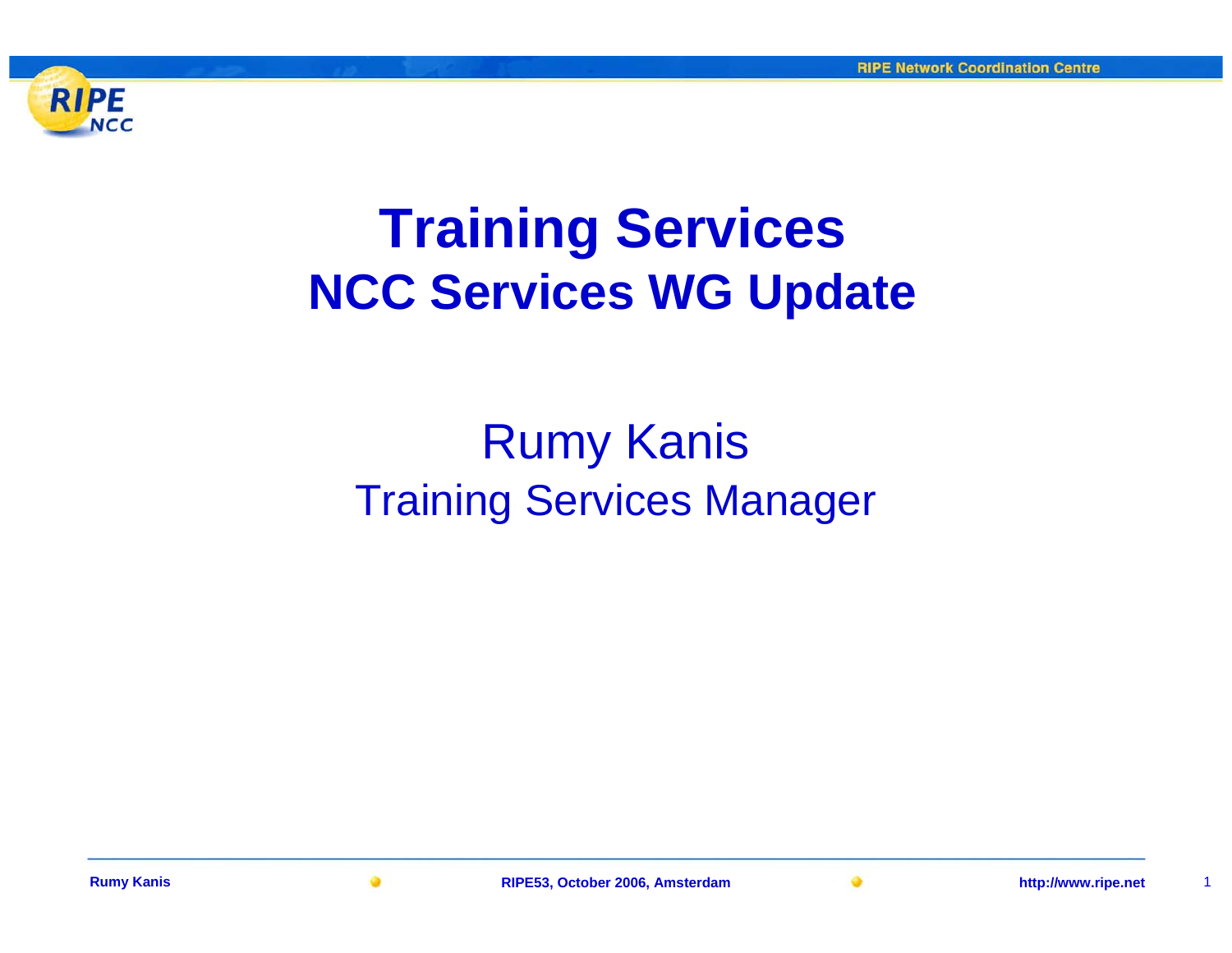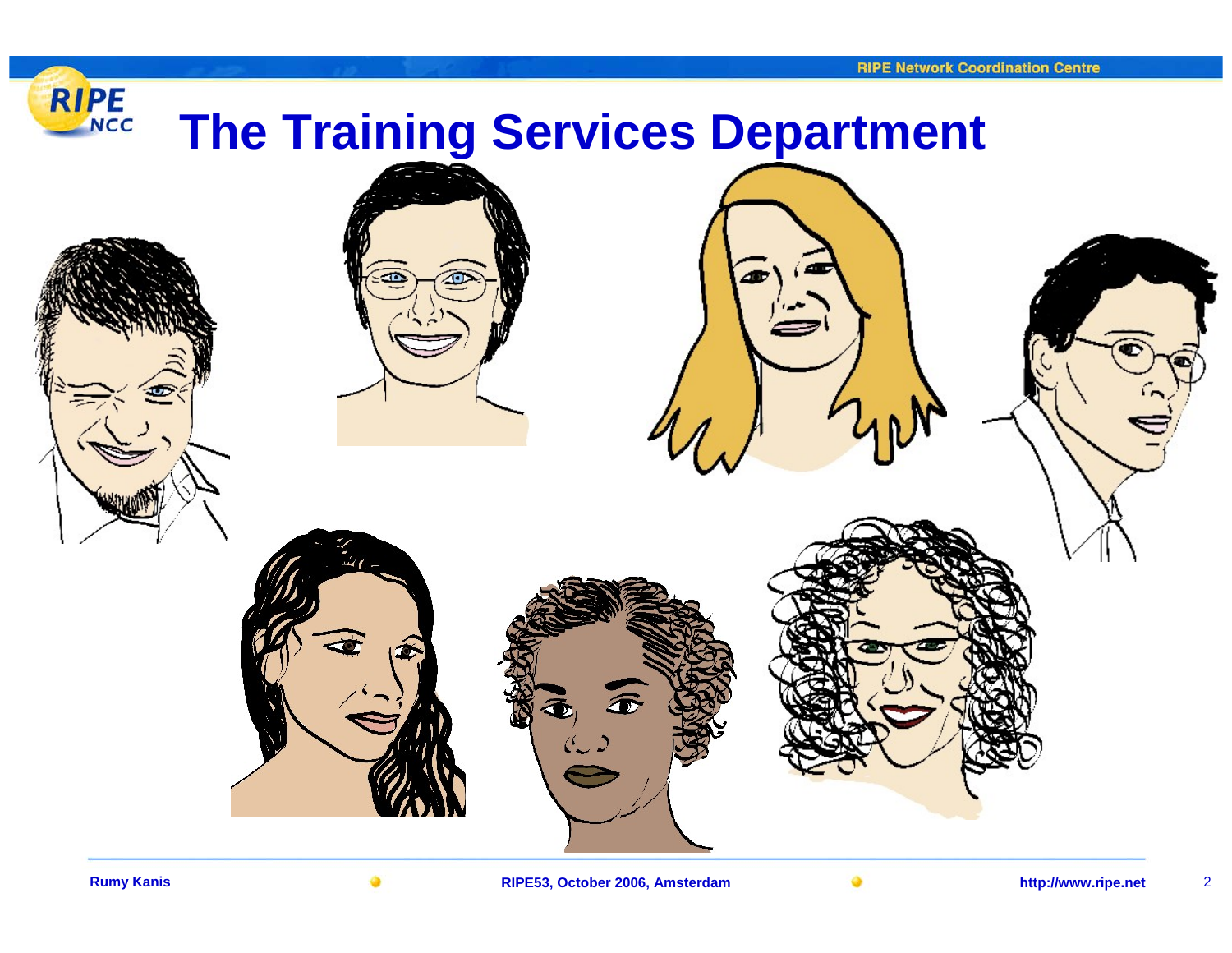#### **RIPE Training Services NCC**

- LIR course
	- -- How to get the resources you need
- Routing Registry course
	- -How to use the RIPE database as a routing tool
- DNS for LIRs
	- DNSSEC and RIPE NCC DNS services
- Upcoming destinations
	- -- Hungary, Germany, Denmark, United Kingdom, Netherlands, Norway, Italy, Ukraine, Armenia, Russia, **Bulgaria**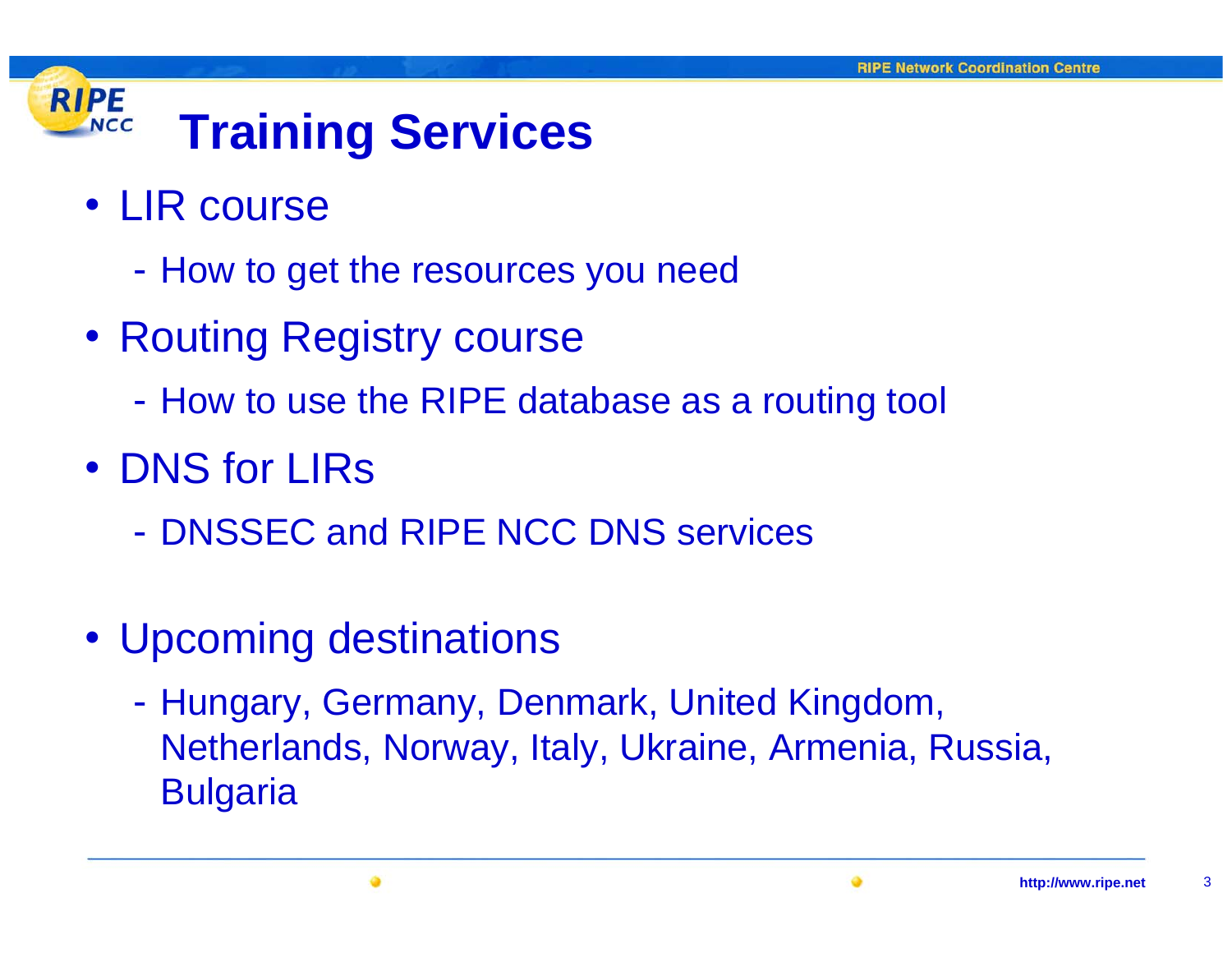#### **RIPE E-Learning NCC**

- Learn at your own pace in your own space
- Available now
	- $\mathcal{L}_{\mathcal{A}}$ Using the Whois Database
	- RIR/NRO

**E-Learning Centre** 

## [https://e-learning.ripe.net](https://e-learning.ripe.net/) /

- Available soon
	- $\mathcal{L}_{\mathcal{A}}$ Policy Development Process (Q4 2006)
	- $\mathcal{L}_{\mathcal{A}}$ Advanced Database (Q4 2006)
	- $\mathcal{L}_{\mathcal{A}}$ - DNS for LIRs (Q4 2006)
	- $\mathcal{L}_{\mathcal{A}}$ Billing/Charging scheme (Q1 2007)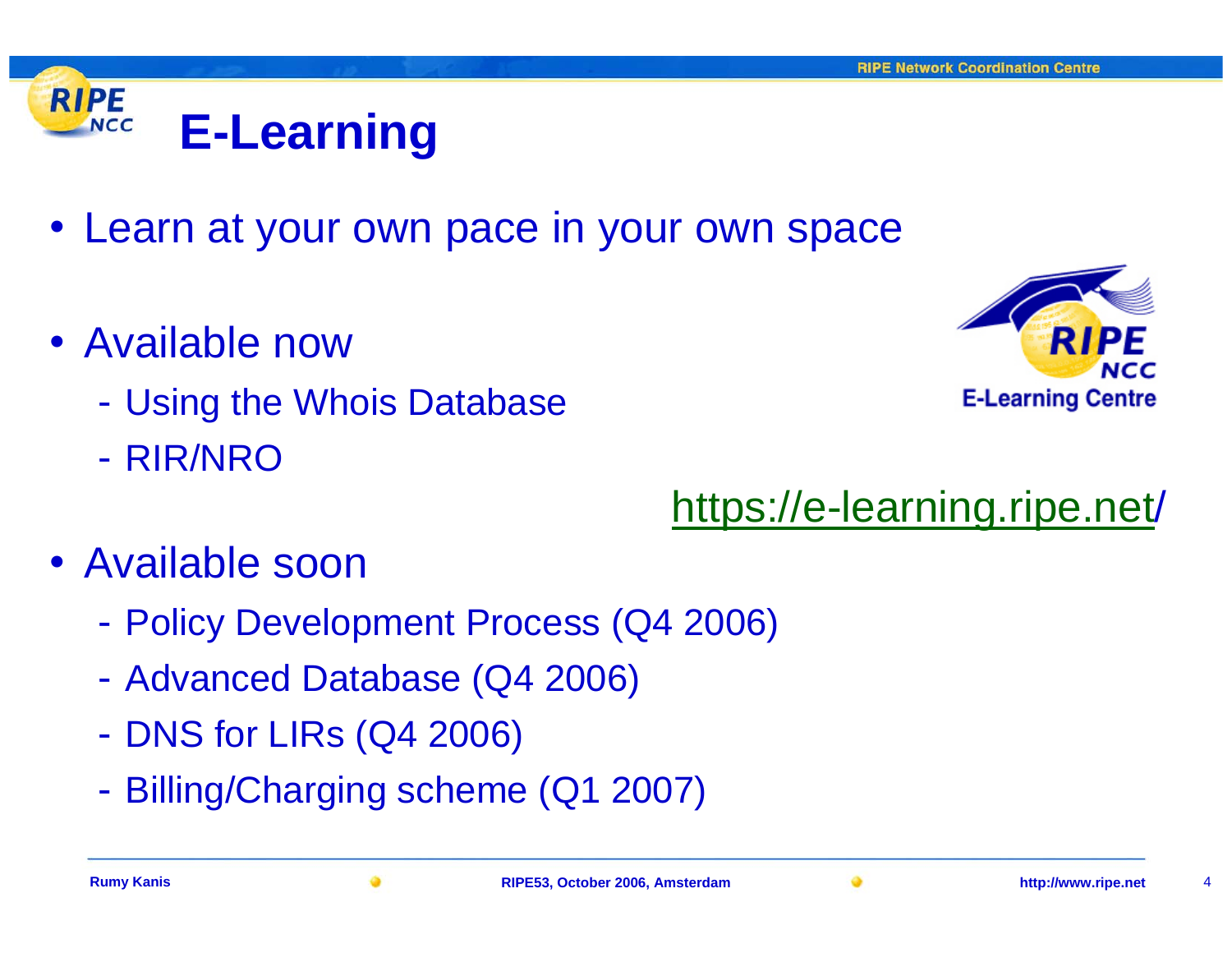



#### **RIPE NCC E-Learning Centre**

You are not logged in. (Login)

Tuesday, 3 October (09:00 AM)

#### **Main Menu**

**D** Link to RIPE NCC website <sup>2</sup> RIPE Database **CLE-Learning news** 

#### **Course categories**

| <b>D</b> RIPE Database  |
|-------------------------|
| Internet Administration |
| ະ How to                |
| ္မ်ာ FAQs               |
| <b>Conroh courses</b>   |

Search courses.. All courses...

| <b>E-Learning news</b>                                                                                                                                                                                | <b>Login</b>                                                                                |                |
|-------------------------------------------------------------------------------------------------------------------------------------------------------------------------------------------------------|---------------------------------------------------------------------------------------------|----------------|
|                                                                                                                                                                                                       | Username: rumy                                                                              |                |
| Welcome to the RIPE NCC E-Learning Centre!<br>by Rumy Kanis - Wednesday, 24 May 2006, 07:29 PM                                                                                                        | ********<br>Password:                                                                       |                |
| This service is available to both members and non-members of the RIPE NCC and enables<br>users to learn in their own space at their own pace.                                                         | Login<br>Create new account<br>Lost password?                                               |                |
| Modules available currently are                                                                                                                                                                       |                                                                                             |                |
| $\bullet$ RIPE Database<br>• an introduction to creating and updating basic Database objects                                                                                                          | Calendar<br>October 2006<br><<                                                              | >>             |
| • Internet Administration<br>o a short history of Regional Internet Registries (RIRs) and of the Number<br><b>Resource Organization</b>                                                               | Mon Tue Wed Thu Fri Sat Sun                                                                 | 8              |
| Throughout 2006, the RIPE NCC will be adding several modules such as the RIPE Policy<br>Development Process (PDP), DNS for LIRs, Advanced Database Objects and the<br>billing/charging scheme.        | 12<br>9<br>10<br>11<br>14<br>20<br>18<br>16<br>17<br>19<br>21<br>23<br>27<br>24<br>28<br>28 | 15<br>22<br>29 |
| To take any of the courses on the E-Learning Centre, you will first need to register an account.                                                                                                      | 30<br>31                                                                                    |                |
| • To register a new account - click here<br>• For help with registering your account (including audio) - click here<br>• For help using the RIPE NCC E-Learning Centre (including audio) - click here | <b>Upcoming Events</b><br>RIPE 53 - Amsterdam, NL                                           |                |
| If you have any questions or feedback about the RIPE NCC E-Learning Centre, please e-mail:<br>e-learning@ripe.net                                                                                     | Tomorrow (09:00 AM)<br>RIPE 53 - Amsterdam, NL                                              |                |

**Rumy Kanis RIPE53, October 2006, Amsterdam http://www.ripe.net** 5

Older discussions ...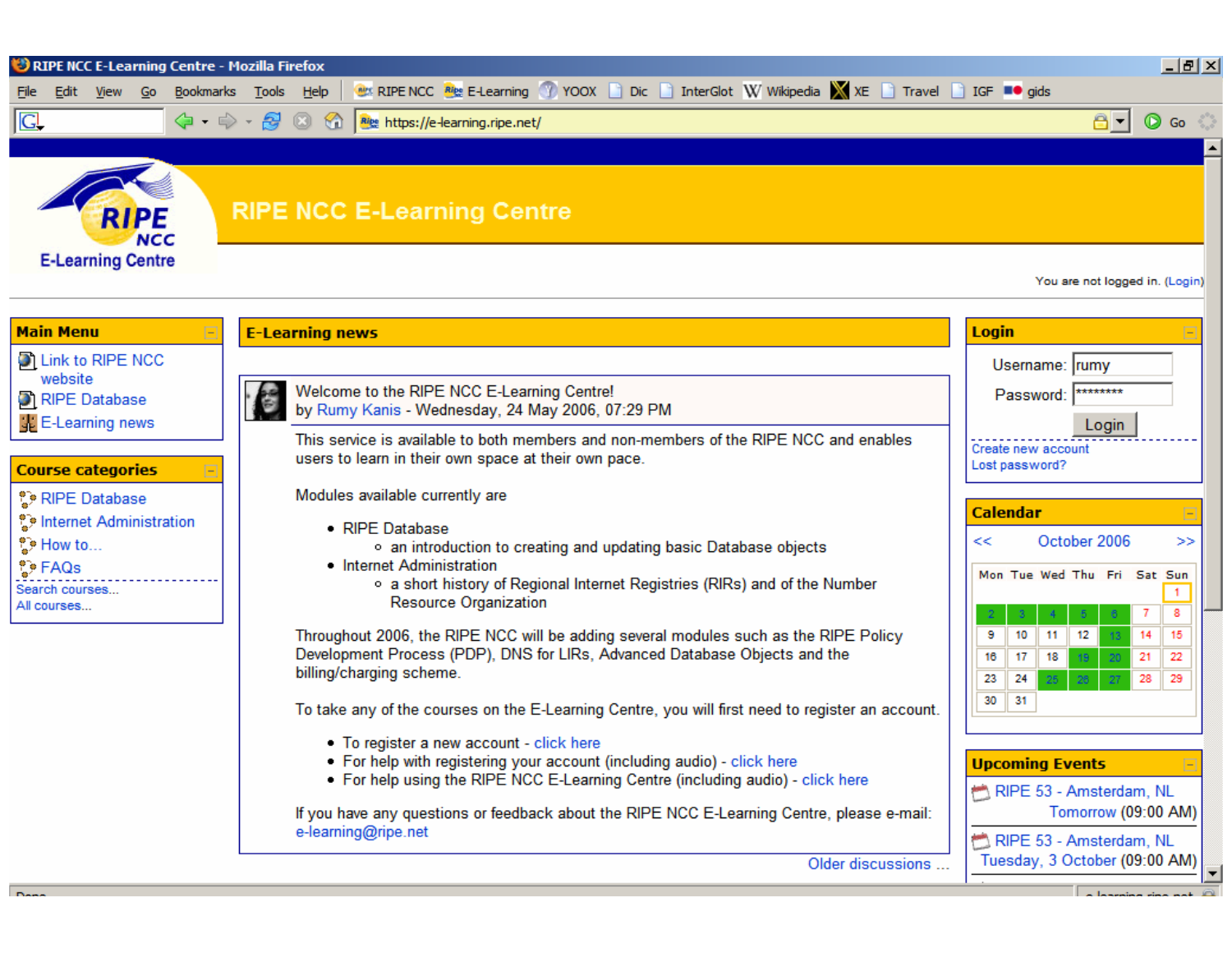#### **RIPE RIPE NCC E-Learning Centre Usage NCC**

- 1287 users from 98 countries
	- ~ 100 hits per day
- Top 5 Countries

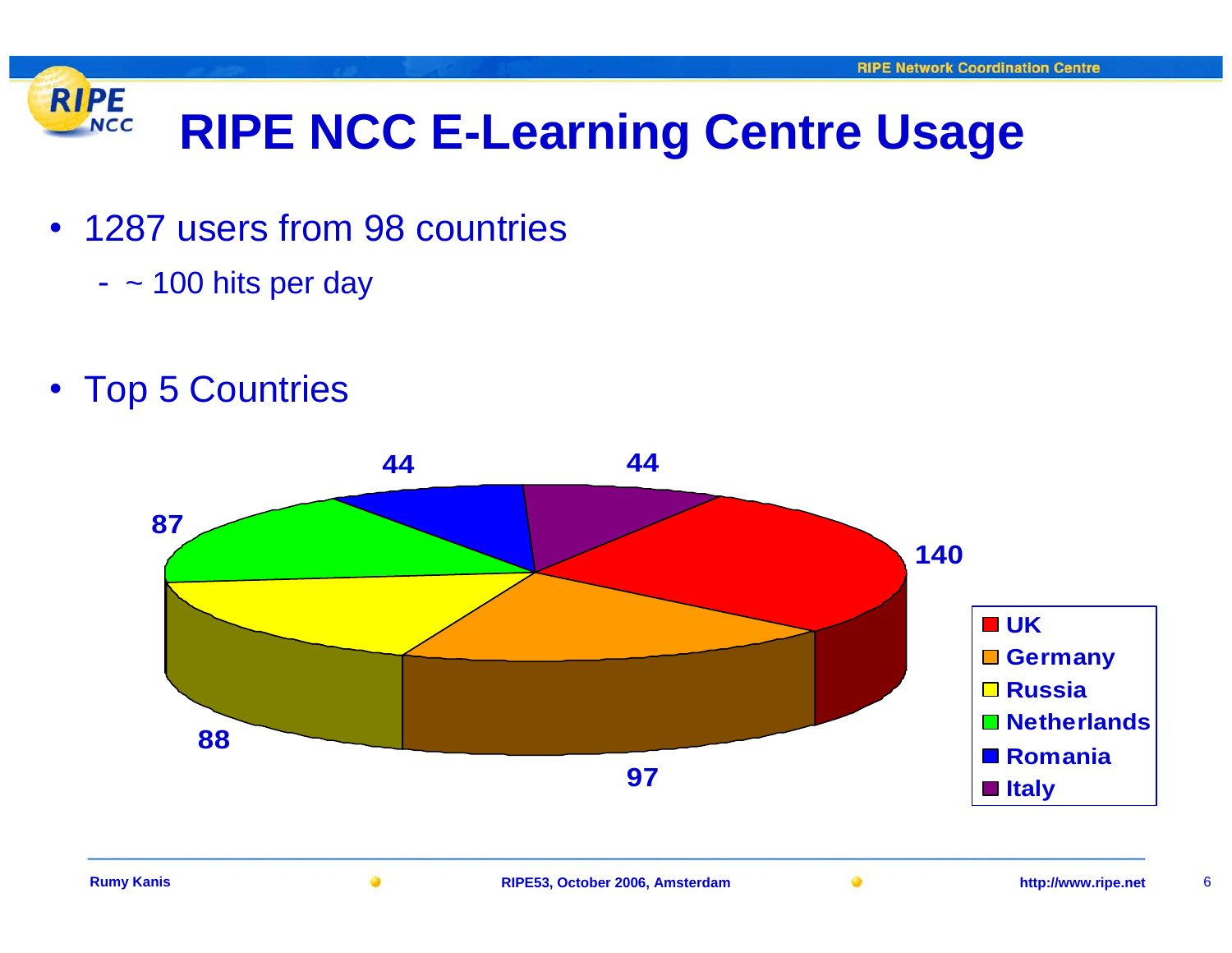### RIPE **Training in 2006**

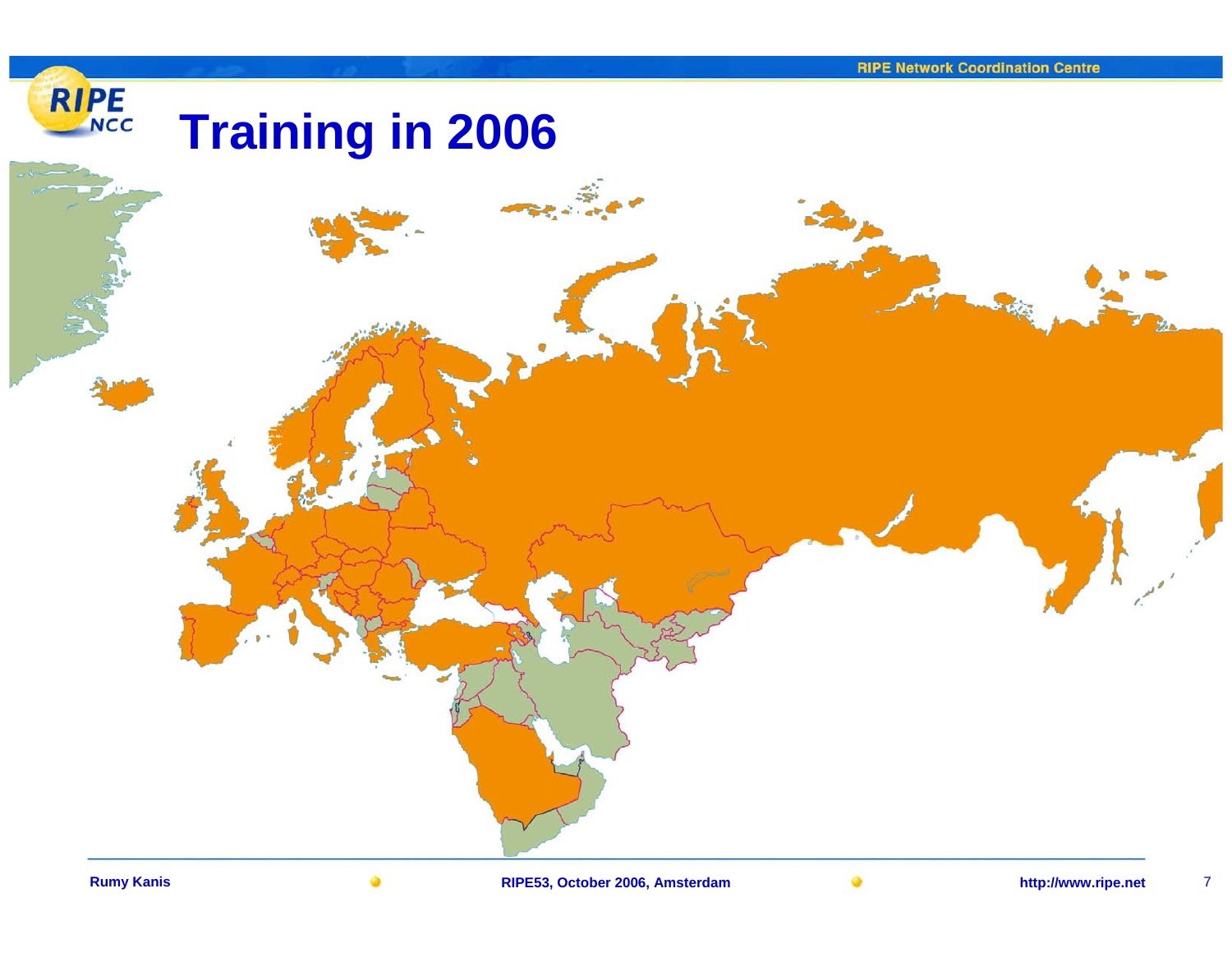#### **RIPE Training in 2006 NCC**

- 55 LIR, 11 RR and 10 DNS for LIRs courses
	- 76 courses in 36 countries
	- +/- 1700 attendees from 50 countries
- Seminars and presentations
	- $\mathcal{L}_{\mathcal{A}}$ Regional meetings
	- $\mathcal{L}_{\mathcal{A}}$ - Peering forums
	- $\mathcal{L}_{\mathcal{A}}$ Conferences and meetings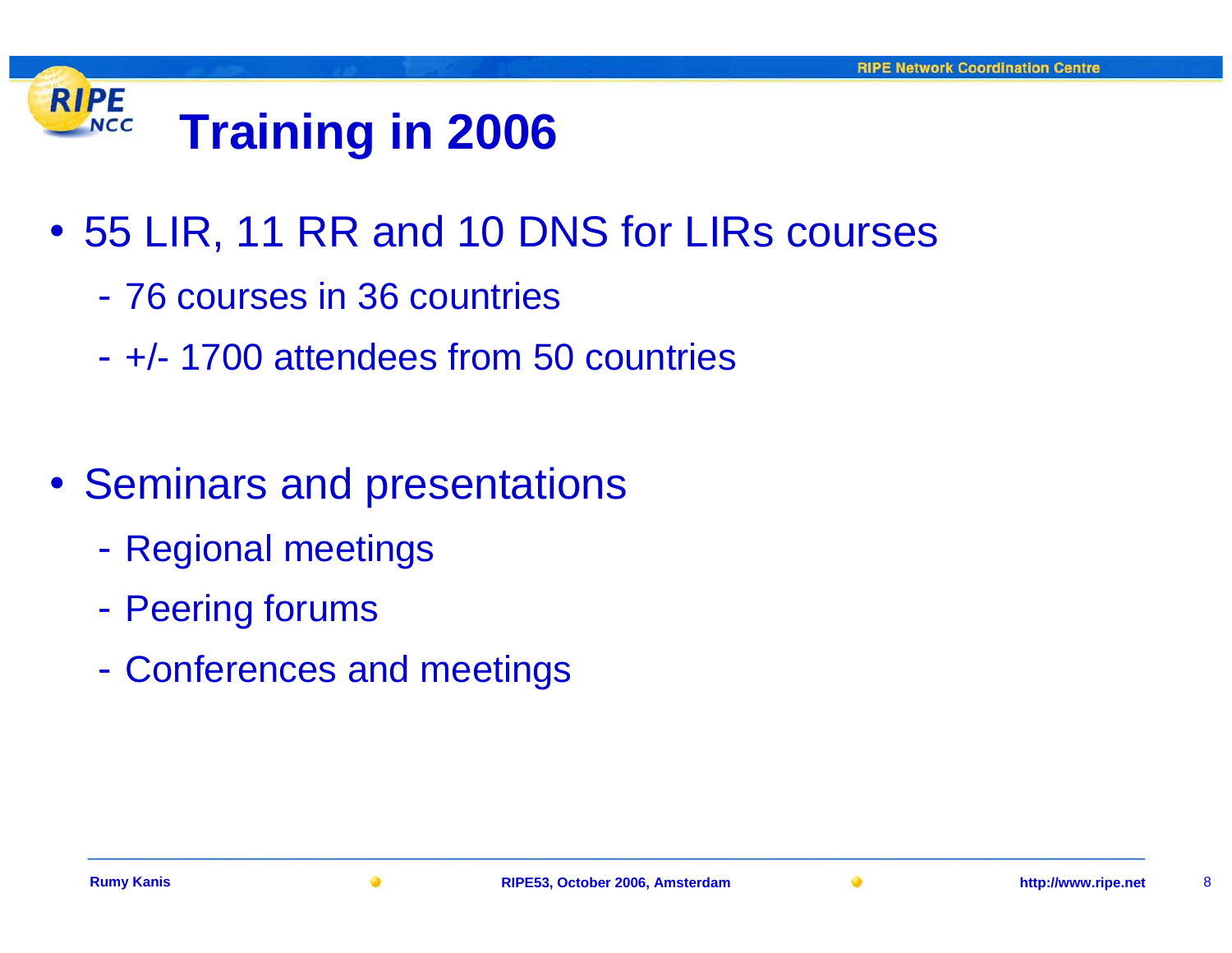















Quadrante Servizi

CON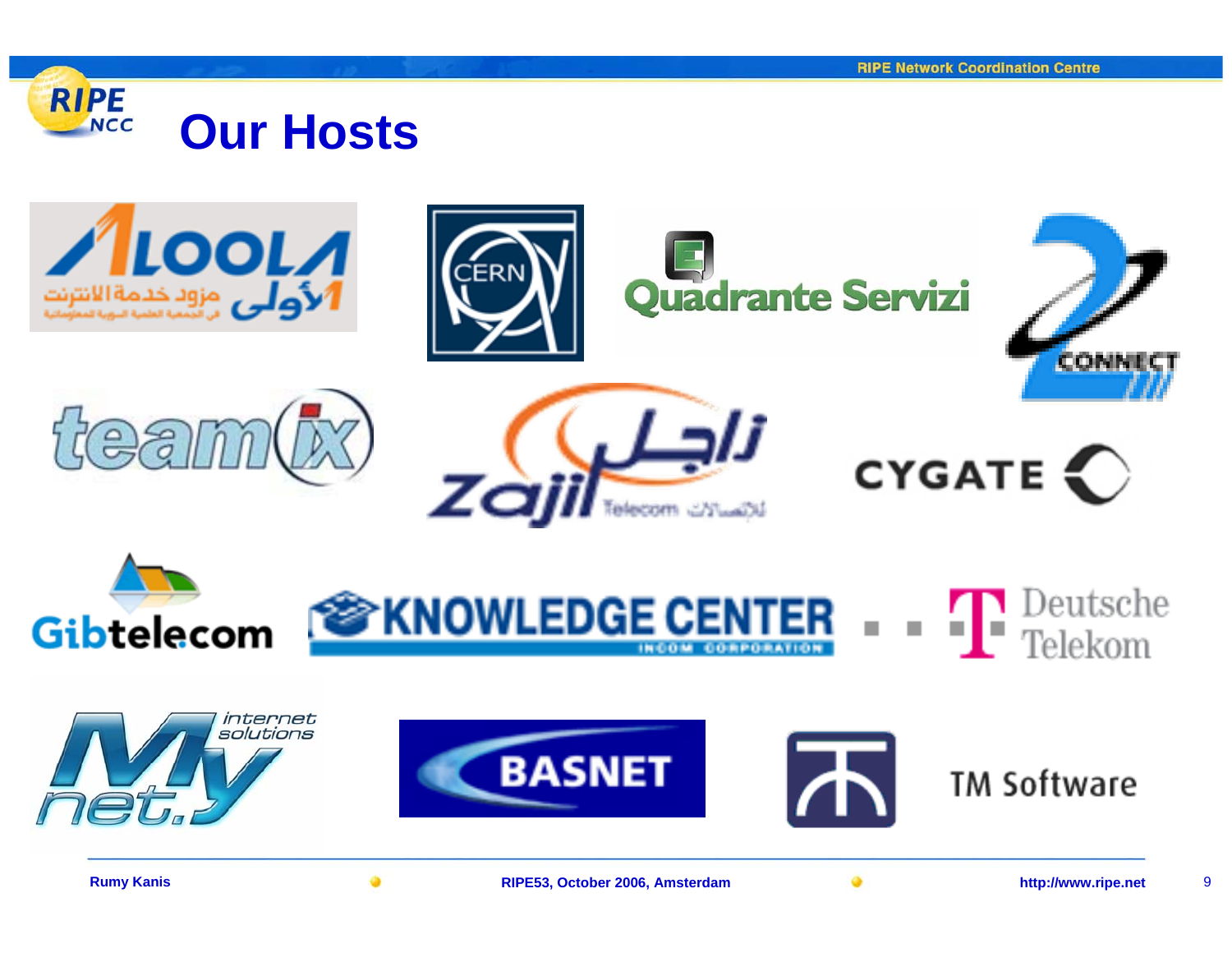#### **RIPE Hosting a Training Course NCC**

- Being a host will allow you to:
	- $\mathcal{L}_{\mathcal{A}}$ - register 5 attendees of your own staff
	- save on costs for travel and accommodation
	- $\mathcal{L}_{\mathcal{A}}$ - highlight your organisation's profile
	- $\mathcal{L}_{\mathcal{A}}$ - display your logo on the RIPE NCC website
	- $\mathcal{L}_{\mathcal{A}}$ help the RIPE NCC organise more courses
- [training@ripe.net](mailto:training@ripe.net)
- <http://www.ripe.net/training/hosting.html>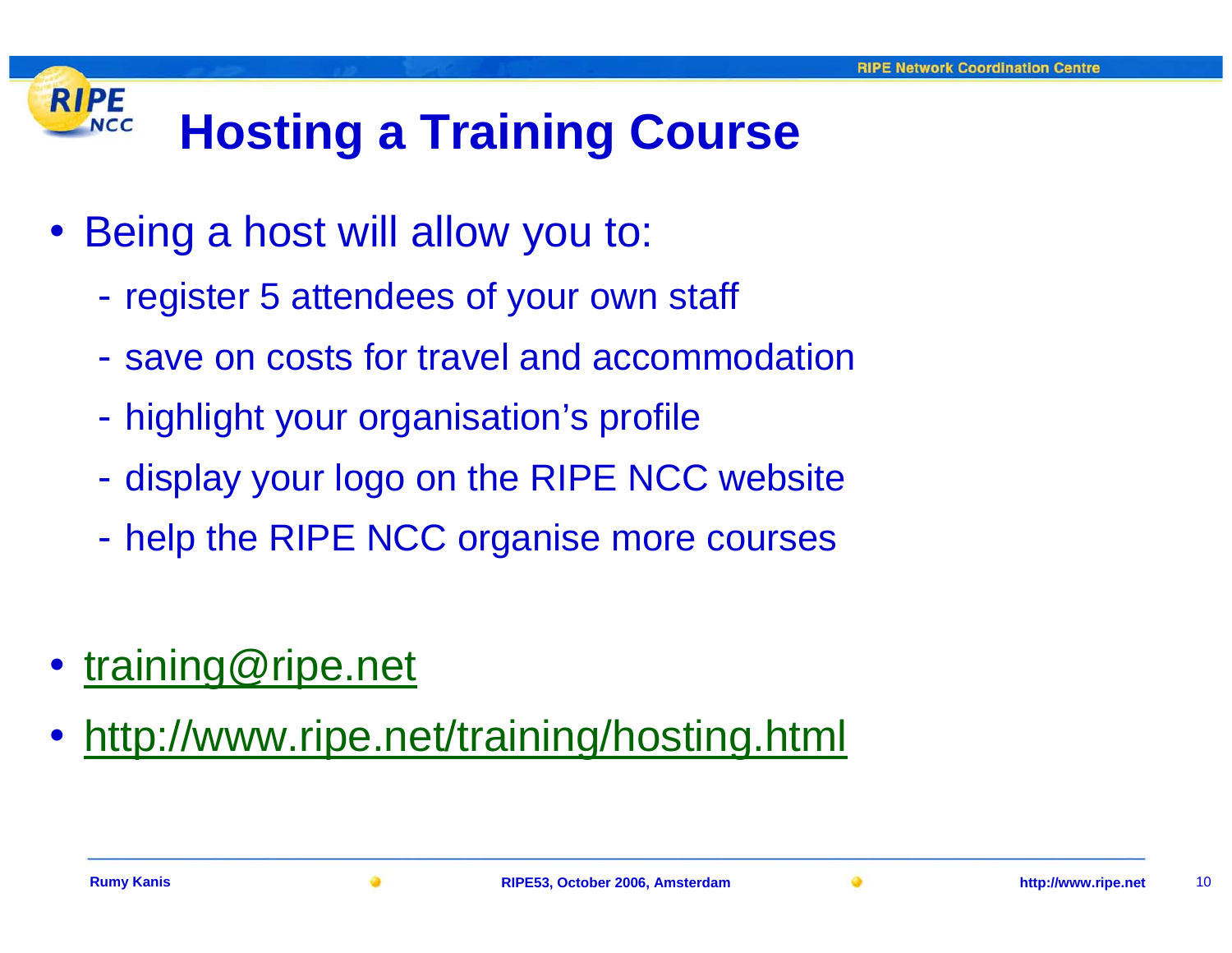# **Upcoming Hosted Courses**

- DE-CIX Frankfurt, Germany
	- LIR Course 19 October 2006
- Mynet Internet Solutions Verona, Italy - LIR Course 24 November 2006
- NAMEX and CASPUR Rome, Italy
	- RR Course 27 November 2006
	- DNS for LIRs Course 28 November 2006
- Team-IX Nuremberg, Germany
	- LIR Course

**RIPE** 

**NCC** 

23 February 2007





Nautilus Mediterranean Exchange Poin





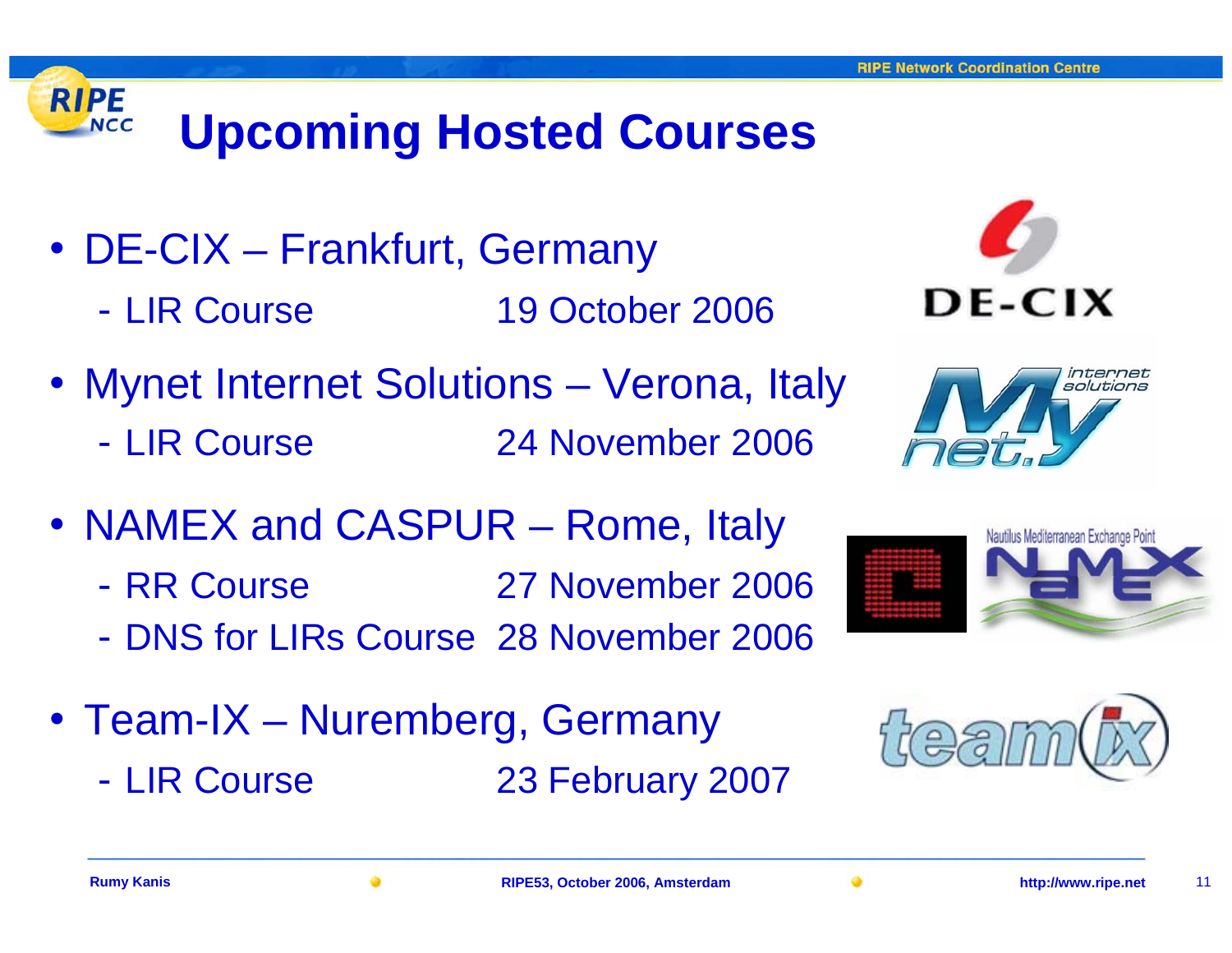#### **RIPE Other Developments NCC**

- Webcasting courses
	- Q1 2007
- Outreach activities
	- $\mathcal{L}_{\mathcal{A}}$ Reaching out to other audiences
	- $\mathcal{L}_{\mathcal{A}}$ Participating in third party events
	- RIR coordination
- Trainer Certification
	- $\mathcal{L}_{\mathcal{A}}$ - from pro to pro-plus!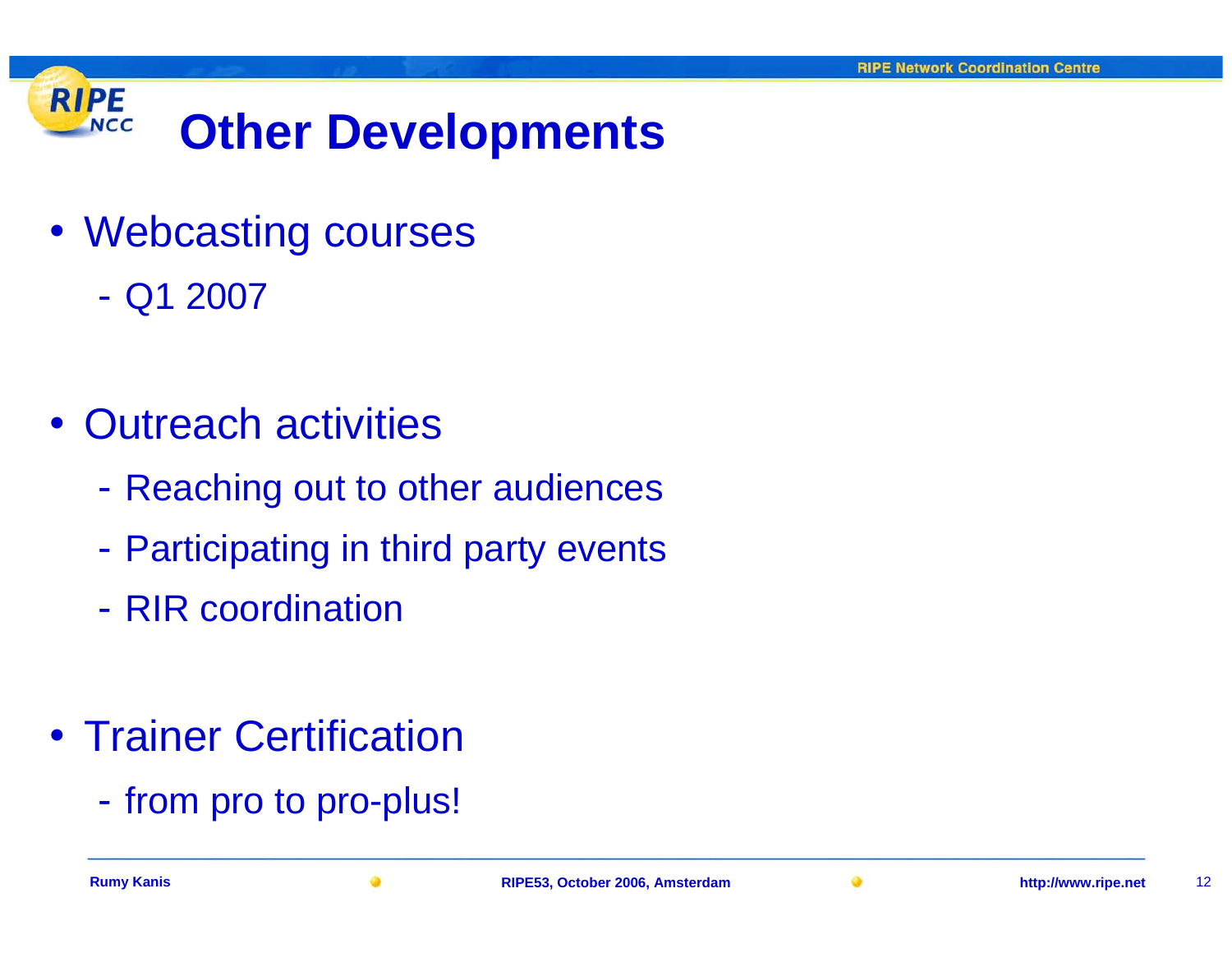

- Questions and feedback
	- $\mathcal{L}_{\mathcal{A}}$ - [training@ripe.net](mailto:training@ripe.net)
	- $\mathcal{L}_{\mathcal{A}}$ <u>- [rumy@ripe.net](mailto:rumy@ripe.net)</u>
- Information and material
	- $\mathcal{L}_{\mathcal{A}}$ - <http://www.ripe.net/training/>

- Forthcoming courses
	- https://lirportal.ripe.net/lirportal/training/course-list.html